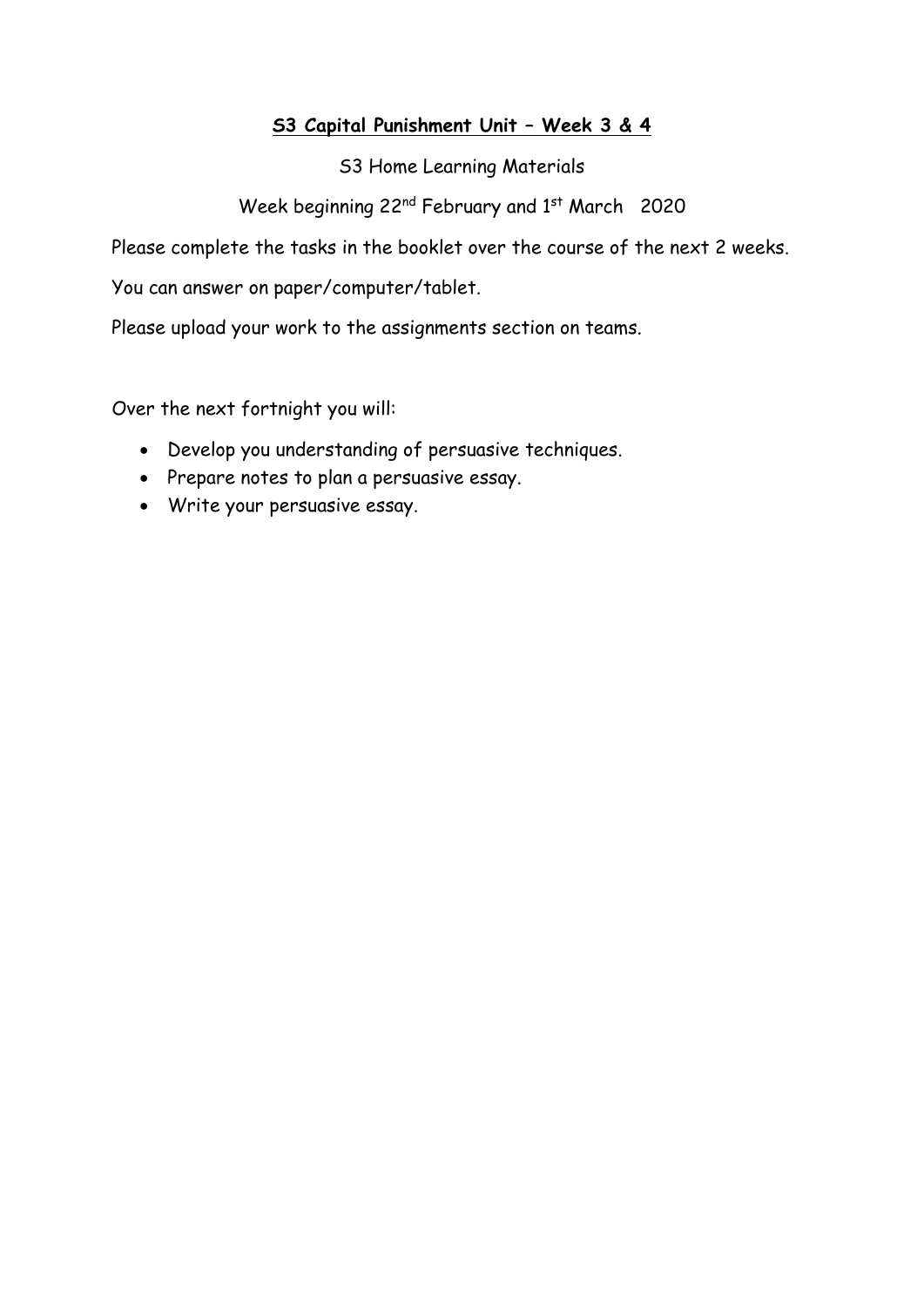## **Persuasive Techniques Revision**

Writers use many techniques to make their opinion on a subject clear. This may be by choosing their words and phrases very carefully to portray a specific meaning, tone or opinion.

In the past we have learned these by using the following to remember them:

- A Alliteration
- F Facts
- O Opinion
- R Rhetorical Question
- R Repetition
- E Emotive language/exaggeration
- S Statistics
- T Three (Rule of)

Some of these techniques and examples are listed below:

| Persuasive<br>Technique | Meaning                                                                                       |
|-------------------------|-----------------------------------------------------------------------------------------------|
| Alliteration            | Using lots of words starting with the same letter in a<br>sentence                            |
|                         | E.g. she sells seashells by the seashore                                                      |
| Anecdote                | An anecdote is a short story about a person, place<br>experience etc.                         |
|                         | E.g. I used this product on my kitchen floors, and they've<br>never looked brighter!          |
| Fact                    | Something that is true and cannot be arqued with                                              |
|                         | This product is made with completely organic<br>ingredients!                                  |
| Opinion                 | Something we believe with can be debated or challenged.<br>There is no right or wrong answer. |
|                         | E.g. This product is the best!                                                                |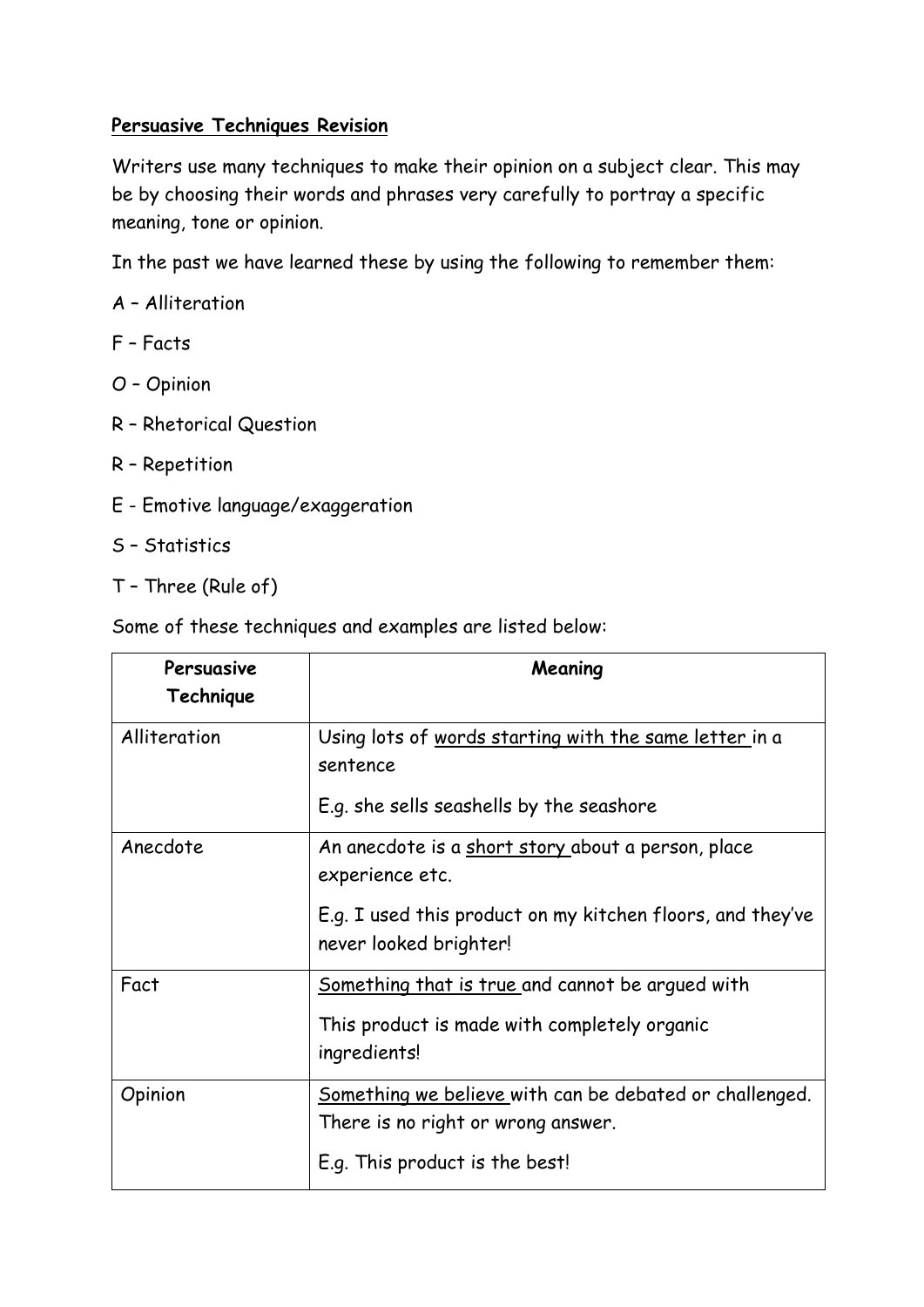| <b>Rhetorical Question</b> | A question used to engage the reader. A question that<br>doesn't need an answer, to make a point.<br>E.g. Why wouldn't you want to buy this product?! |  |  |
|----------------------------|-------------------------------------------------------------------------------------------------------------------------------------------------------|--|--|
| Repetition                 | Saying the same word or phrase over and over again for<br>effect.<br>E.g. This product is great, great, great!                                        |  |  |
| Exaggeration               | Using overly emotional or extreme language<br>E.g. This product is the most incredible thing in the<br>entire universe!                               |  |  |
| <b>Statistics</b>          | Using numerical evidence to back up the point you are<br>trying to make<br>E.g. 99% of all customers are completely satisfied with<br>this product!   |  |  |
| Slogan                     | A catchy few words that we associate with a product.<br>E.g. Just Do It!                                                                              |  |  |
| Threes (Rule of)           | Saying something 3 times or listing 3 ideas to create a<br>chant like effect and make it stay in your head.<br>E.g. Reduce, Reuse, Recycle!           |  |  |

# Task 1

Read through the below passage about mobile phones in schools. Look for the persuasive techniques you have learned about and either highlight or write down each example and label what technique it is.

Look for –

| Emotive language            | Repitition | Flattery |
|-----------------------------|------------|----------|
| Rule of three               |            |          |
| Short sentences for impact  |            | Opinion  |
| Quote from an expert        |            |          |
| <b>Rhetorical Questions</b> |            |          |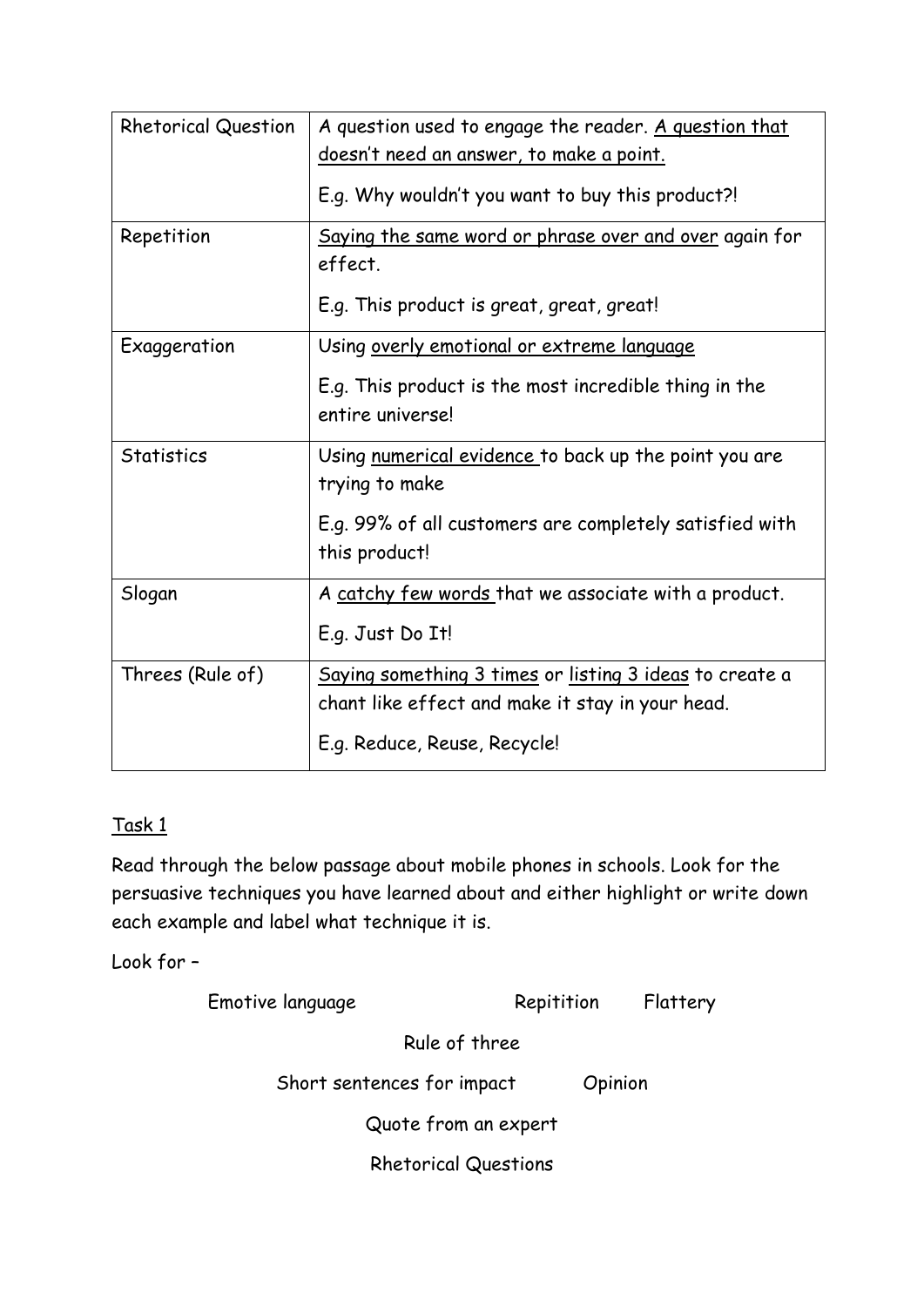#### Passage

Mobile phones have no place at school. And that's that! What good reason is there for allowing pupils to bring an object of so much disruption to school?

Firstly, let's look at the amount of mobile phone footage on Youtube: we can see both pupils and teachers being humiliated in front of a world wide audience.

It is appalling that people should be made to suffer this way!

Some people may argue that pupils need to contact their parents. Newsflash – schools have landlines that don't suffer from poor reception, that don't run out of credit and don't disrupt learning. A member of staff will also be better at delivering distressing news.

It's impossible for pupils to concentrate on their learning when they're responding to a text from their friends and studies have revealed that they can lead to poorer literacy as pupils learn text abbreviations. Sir John Dove in his government report recently said "Schools that have a strict ban on mobile phones, achieve on average, 20% higher exam results than the schools who don't".

Can a teacher really compete with the latest gossip on Facebook? Will a Head be able to intercept a bully texting their victims all sorts of malicious insults? Can a pupil justify bringing their mobile phone into school?

The answer is quite simply "No."

### **Task 2:**

For each of the persuasive techniques below, explain what they are in your own words and then try to come up with an example you could use in your writing. Your example should be in relation to capital punishment (the death penalty).

Make your sentences as detailed as possible. The more detailed they are now the easier it will be when it comes to writing your essay.

\_\_\_\_\_\_\_\_\_\_\_\_\_\_\_\_\_\_\_\_\_\_\_\_\_\_\_\_\_\_\_\_\_\_\_\_\_\_\_\_\_\_\_\_\_\_\_\_\_\_\_\_\_\_\_\_\_\_\_

### **Alliteration:**

Definition: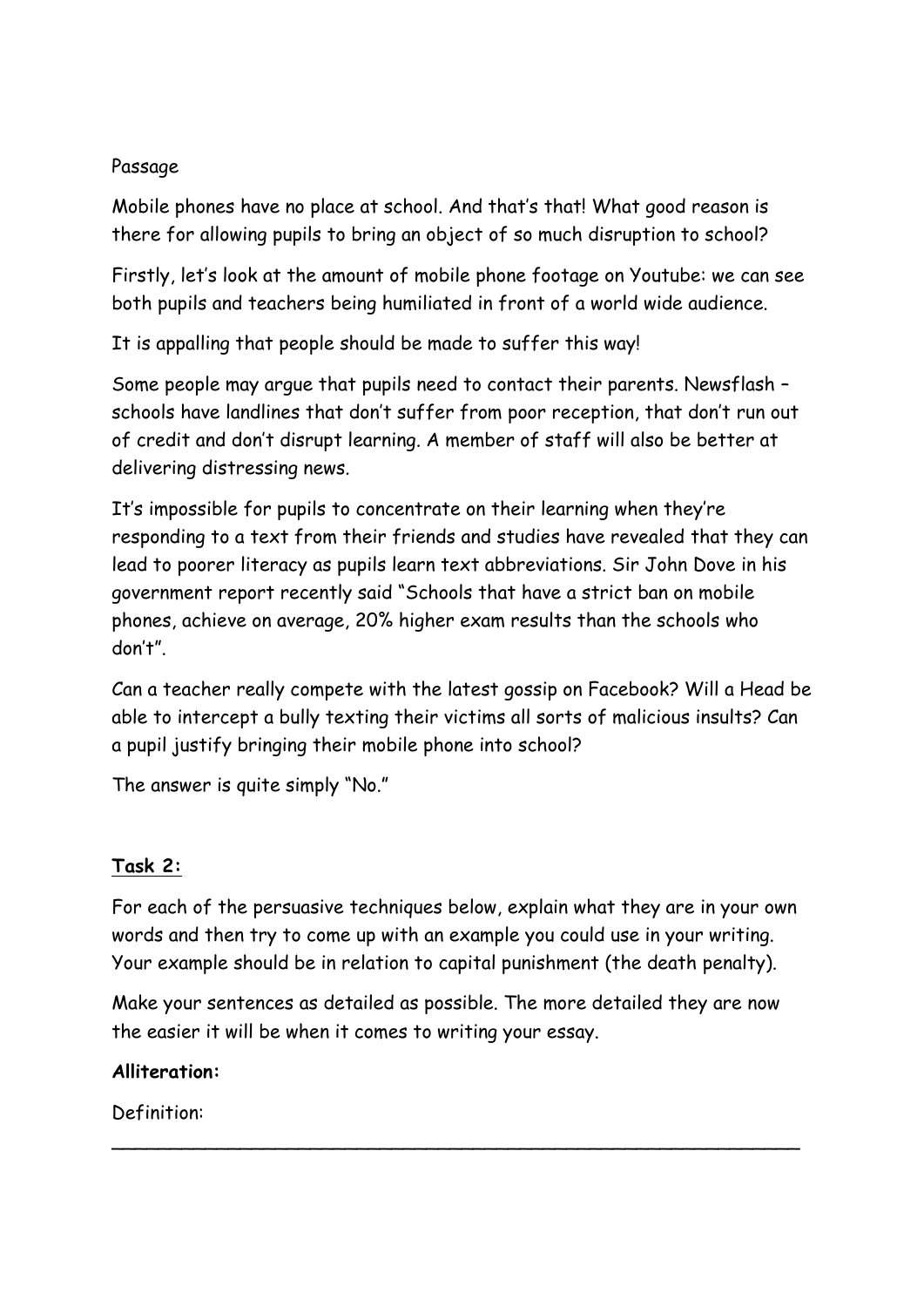### Example:

Facts:

Definition:

Example:

#### Opinions:

Definition:

Example:

# **Rhetorical Questions:**

Definition:

Example:

 $\mathcal{L}^{\text{max}}(\mathcal{L}^{\text{max}})$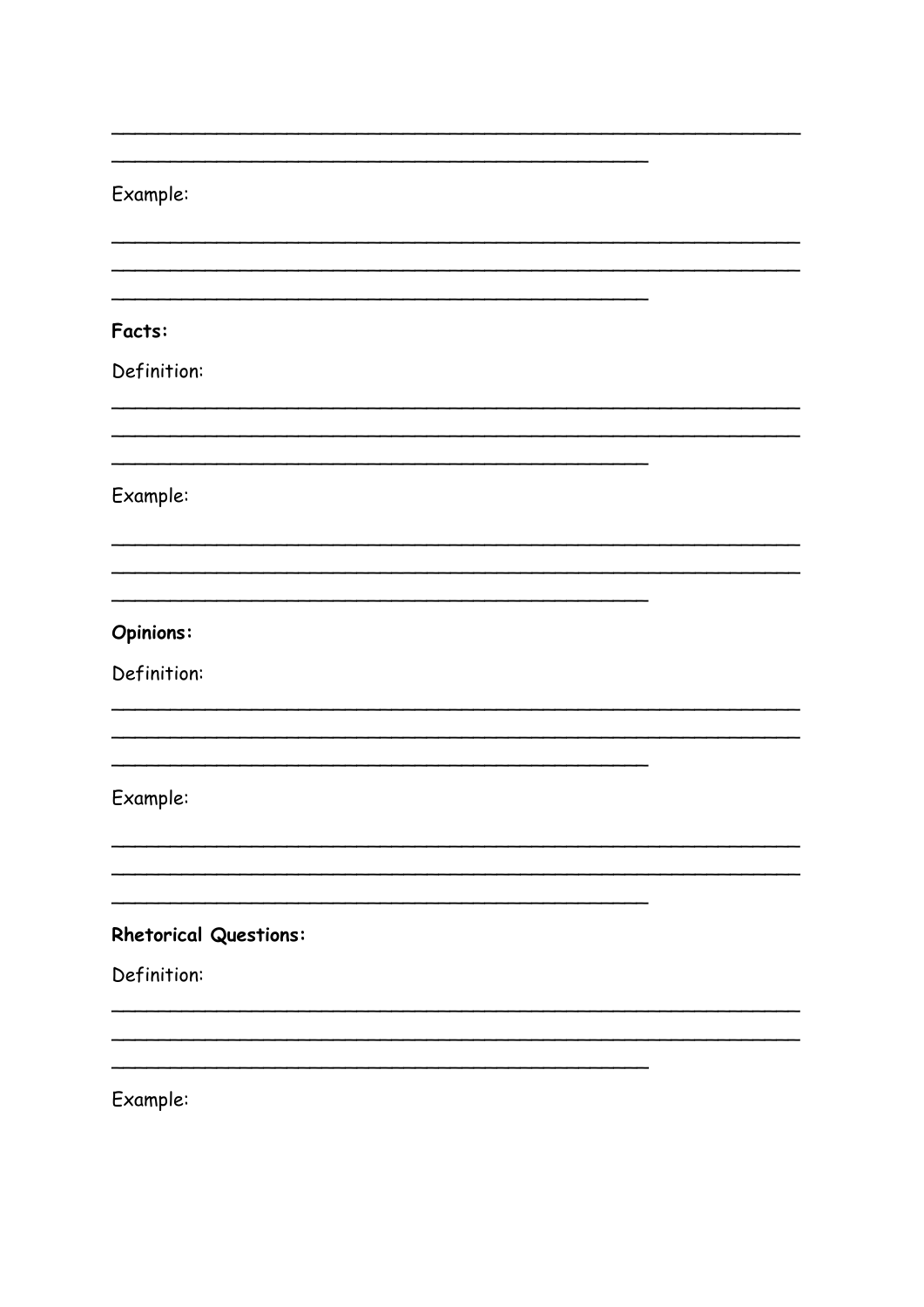#### **Repetition:**

Definition:

# Example:

#### **Emotive Language:**

Definition:

Example:

## **Statistics:**

Definition:

Example:

Rule of Threes: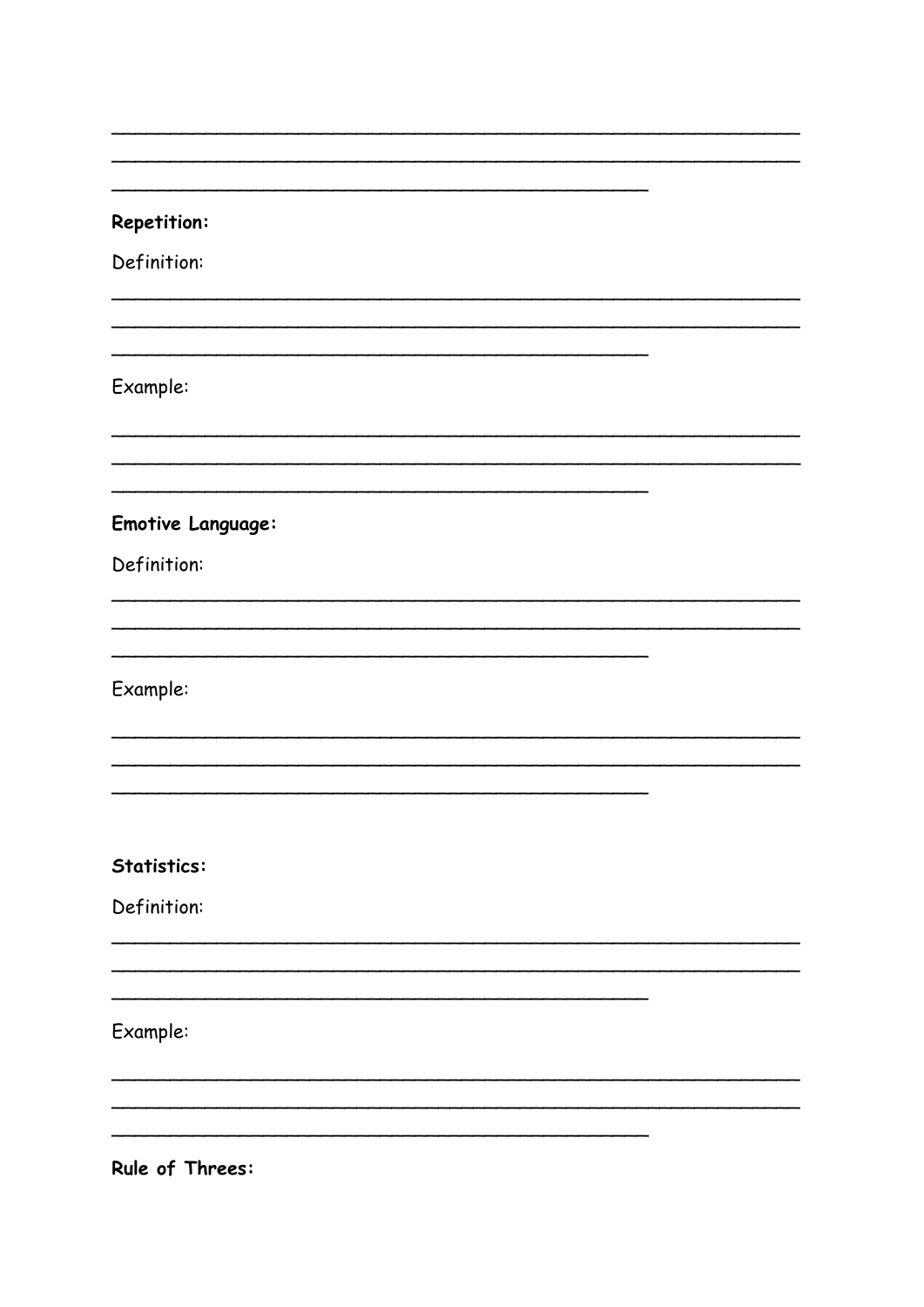### Definition:

Example:

Structuring Your Essay:

You should be using PEEL paragraphs for each of your main body paragraphs.

\_\_\_\_\_\_\_\_\_\_\_\_\_\_\_\_\_\_\_\_\_\_\_\_\_\_\_\_\_\_\_\_\_\_\_\_\_\_\_\_\_\_\_\_\_\_\_\_\_\_\_\_\_\_\_\_\_\_\_ \_\_\_\_\_\_\_\_\_\_\_\_\_\_\_\_\_\_\_\_\_\_\_\_\_\_\_\_\_\_\_\_\_\_\_\_\_\_\_\_\_\_\_\_\_\_\_\_\_\_\_\_\_\_\_\_\_\_\_

\_\_\_\_\_\_\_\_\_\_\_\_\_\_\_\_\_\_\_\_\_\_\_\_\_\_\_\_\_\_\_\_\_\_\_\_\_\_\_\_\_\_\_\_\_\_\_\_\_\_\_\_\_\_\_\_\_\_\_ \_\_\_\_\_\_\_\_\_\_\_\_\_\_\_\_\_\_\_\_\_\_\_\_\_\_\_\_\_\_\_\_\_\_\_\_\_\_\_\_\_\_\_\_\_\_\_\_\_\_\_\_\_\_\_\_\_\_\_

\_\_\_\_\_\_\_\_\_\_\_\_\_\_\_\_\_\_\_\_\_\_\_\_\_\_\_\_\_\_\_\_\_\_\_\_\_\_\_\_\_\_\_\_\_\_

\_\_\_\_\_\_\_\_\_\_\_\_\_\_\_\_\_\_\_\_\_\_\_\_\_\_\_\_\_\_\_\_\_\_\_\_\_\_\_\_\_\_\_\_\_\_

You should write a paragraph for each argument you discuss (you will choose

4).

Point – Make a point on the topic – state one of your arguments

Evidence – This should be evidence from the research you have already carried out, such as an expert opinion, facts, statistics or personal testimonies of people with experience in the topic.

Explain – You should explain your understanding of your evidence and how it back up your argument.

Link – Linking sentence to link the paragraph back to your overall argument/opinion being given in the essay.

### **Task 3:**

Read through the example below and highlight each of the 4 aspects of PEEL in 4 different colours of your choice.

### Example PEEL Paragraph

Firstly, I am going to argue my opinion, that capital punishment is wrong as it needlessly continues the cycle of people dying. The Human Rights Act declares that all human beings have the right to life. This means, that no body, the state included holds the right to end a human life. This is written in law, we accept it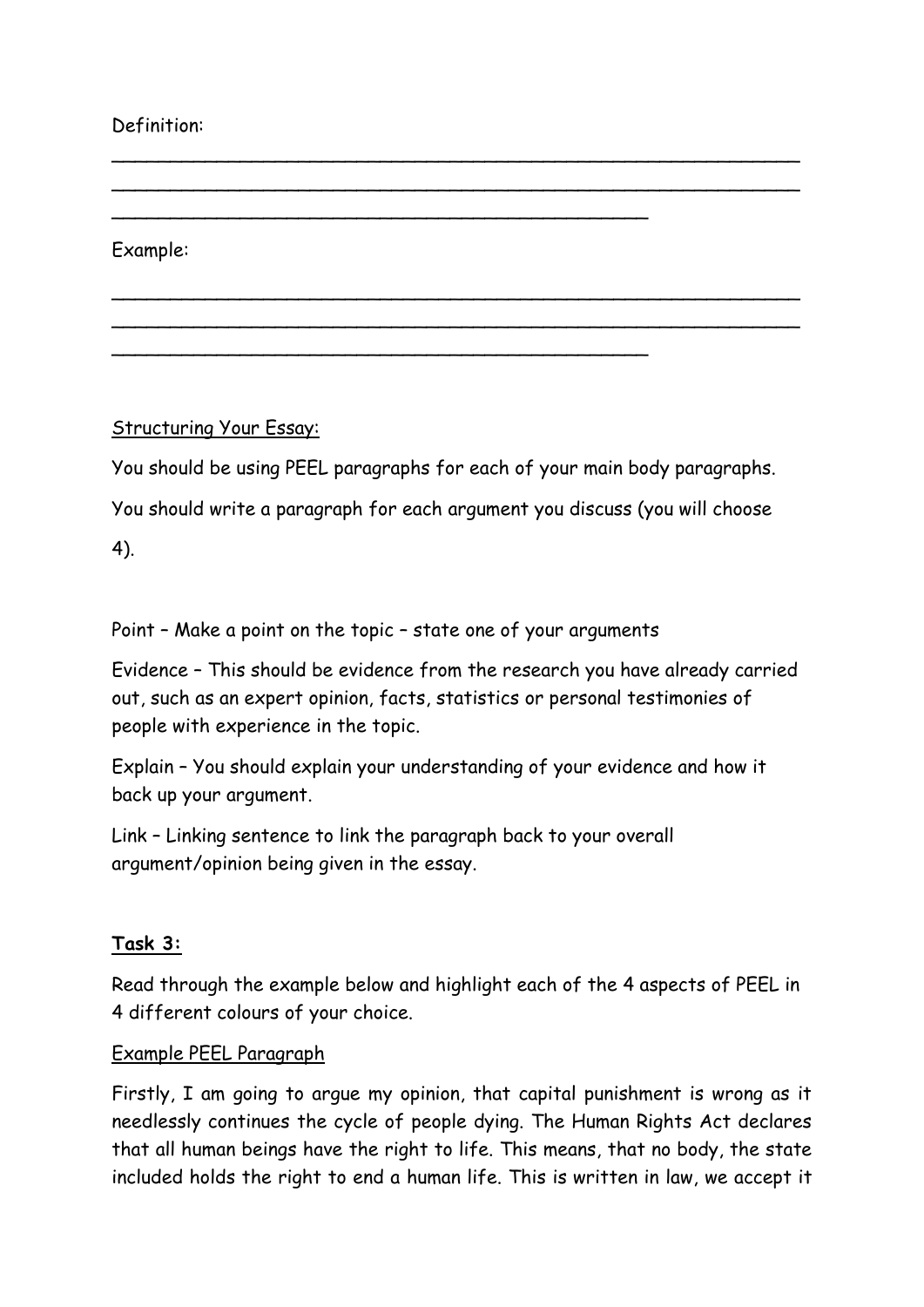as a fact in society. In fact, the Government should be doing all that it can to protect human life, not to end it. Capital punishment is a criminal and cruel system as it sets out to do exactly what it is punishing. If someone has committed a violent crime, yes it is awful but how is killing them going them going to help? A 2015 survey found that more than half of the British public are against capital punishment (52%) and so clearly, public opinion supports the right to life. Overall, I believe that human life is precious and valuable and should be protected and that for this reason, capital punishment is wrong.

# **Task 4: Persuasive Essay Plan**

Use this plan to help you plan the paragraphs for you essay. Remember the size if the box does not indicate the amount of material required. Every box should be filled before the plan is considered complete. You must include a list of sources at the end of your plan. If you do not, this is plagiarism (If you cannot remember what this means, then please the poster included at the end of this document).

Title (should be a statement):

Point/Argument 1:

Evidence: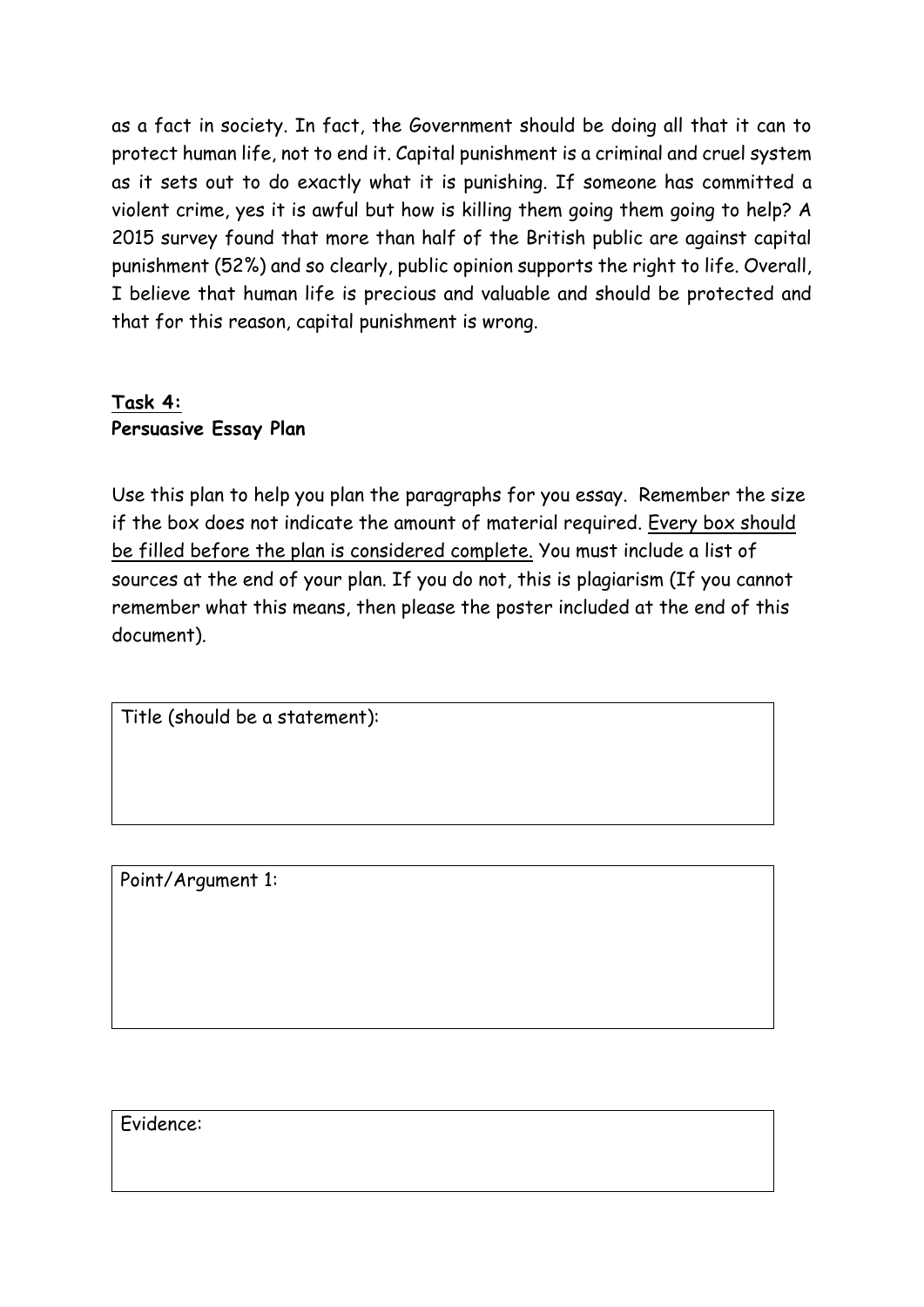# Explanation:

Point/Argument 2:

# Evidence:

Explanation: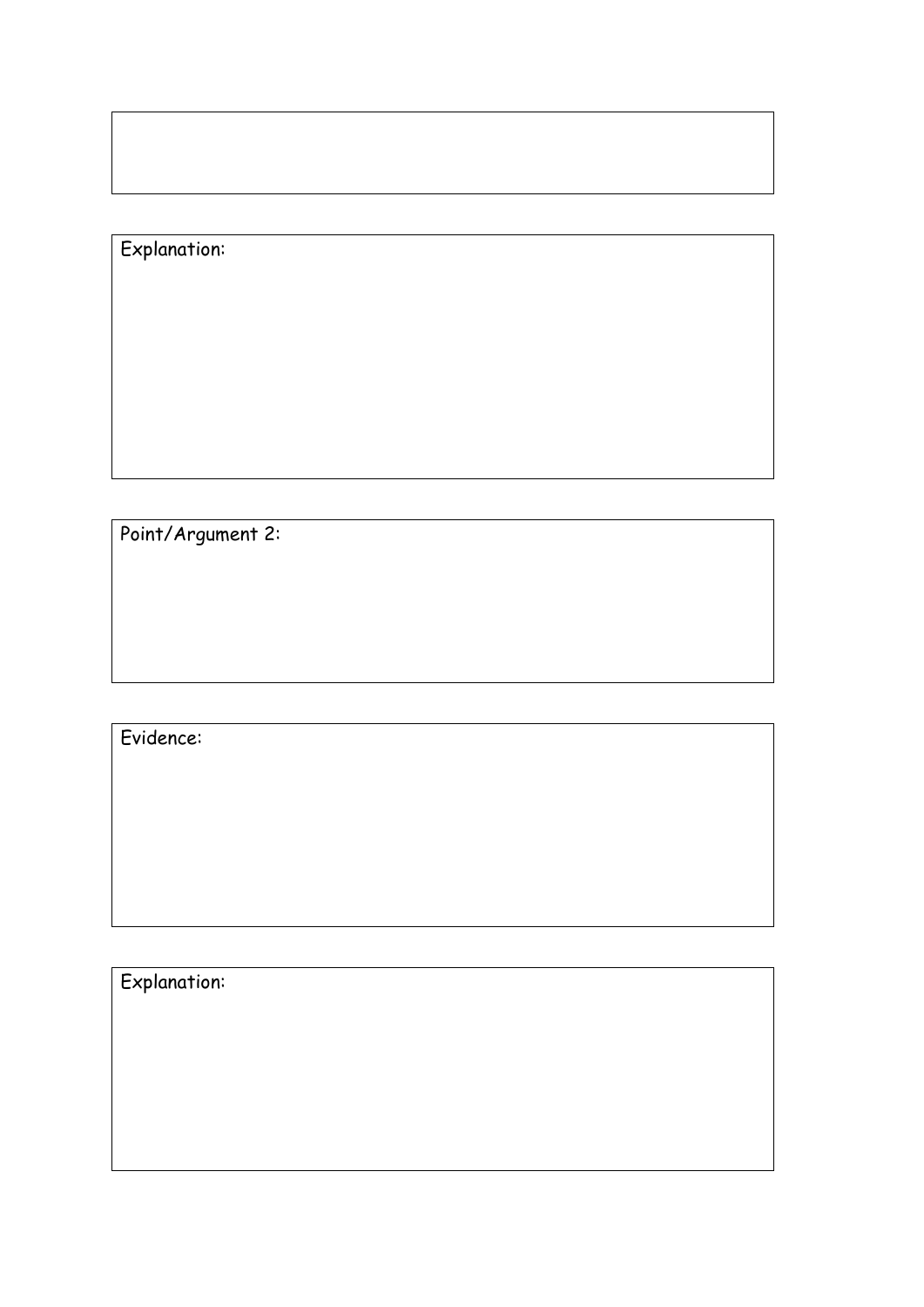Point/Argument 4:

Evidence:

Explanation:

Opposing view:

Evidence to support opposing view: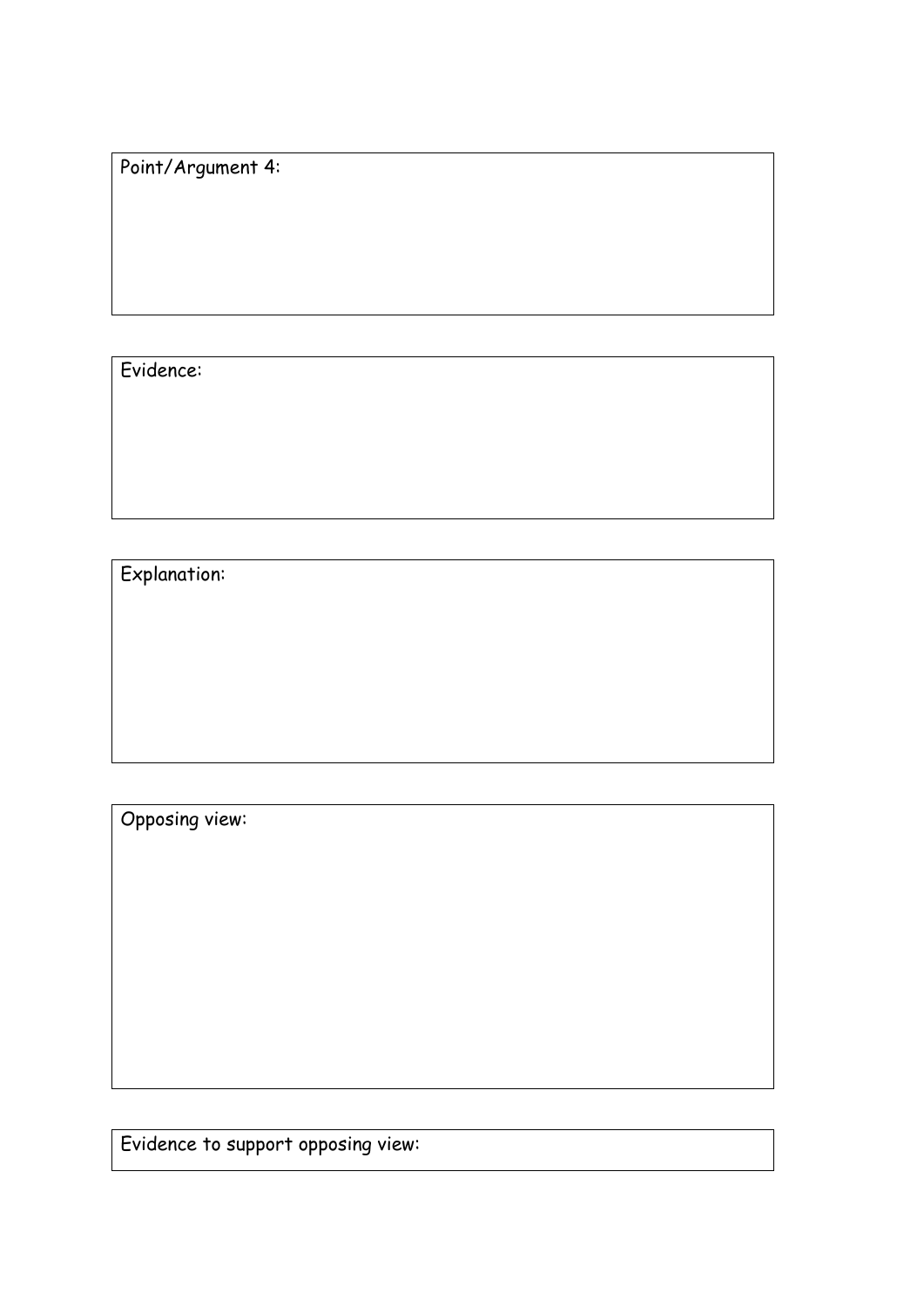Explanation: You should refute this evidence and show that you disagree.

Conclusion with restatement of Point your of View:

Bibliography (List of sources/websites where you found your information):

- •
- •
- 
- •
- •
- •
- •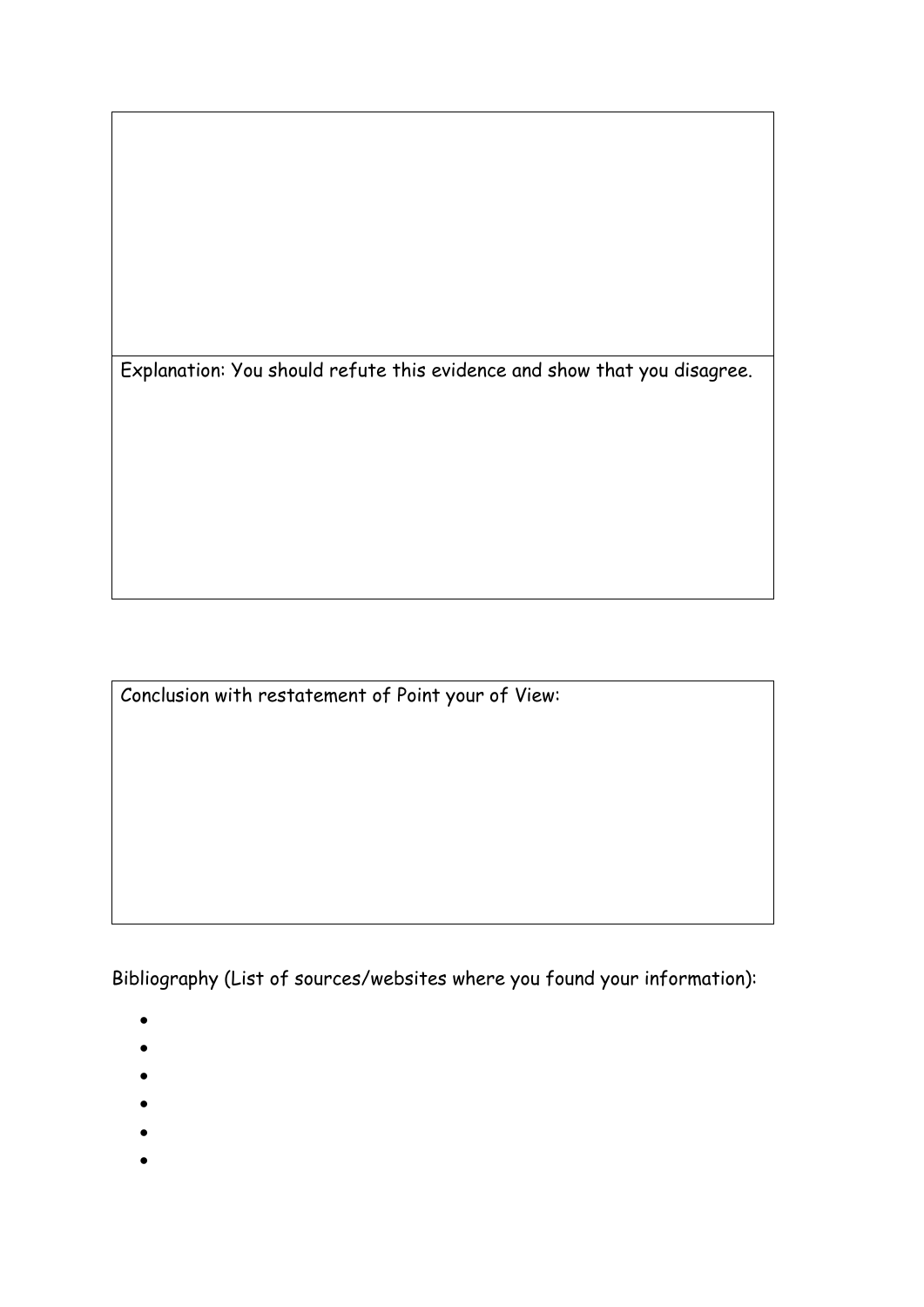## **Task 5:**

#### **Writing a good introduction to your essay**

A good introduction should:

- explain the topic
- outline both sides of the topic and why the topic is controversial
- indicate your point of view
- signpost where your essay will go and some of the basic arguments you will discuss (do not use your evidence here though).
- It should interest the reader and make them want to continue reading

Some advice for writing you introduction:

1. Get the reader's attention with the first sentence (dramatic statement, quotation, a shocking statistic, rhetorical question, one word sentence, anecdote). Avoid "I think…" or "I am going to write about…"

2. Preamble; a short introduction to the issue that explains why it is an important one. (You could use some of the information from the context research you completed in week 1).

3. Getting to the point: set out your line of argument and refer to two or 3 short arguments that you will be discussing (you should not explain or give evidence for these arguments at all in your introduction).

#### **Task 6:**

Read the example introduction below:

Imagine sitting in a cage like cell, for years of your life, idling away the days, until someone decides that today is the right day to end your life. This is the fate for 2697 inmates on death row in the United States of America. The death penalty is clearly a controversial topic. Those in favour would argue that the death penalty is the only sentence that fits the worst crimes. To those people,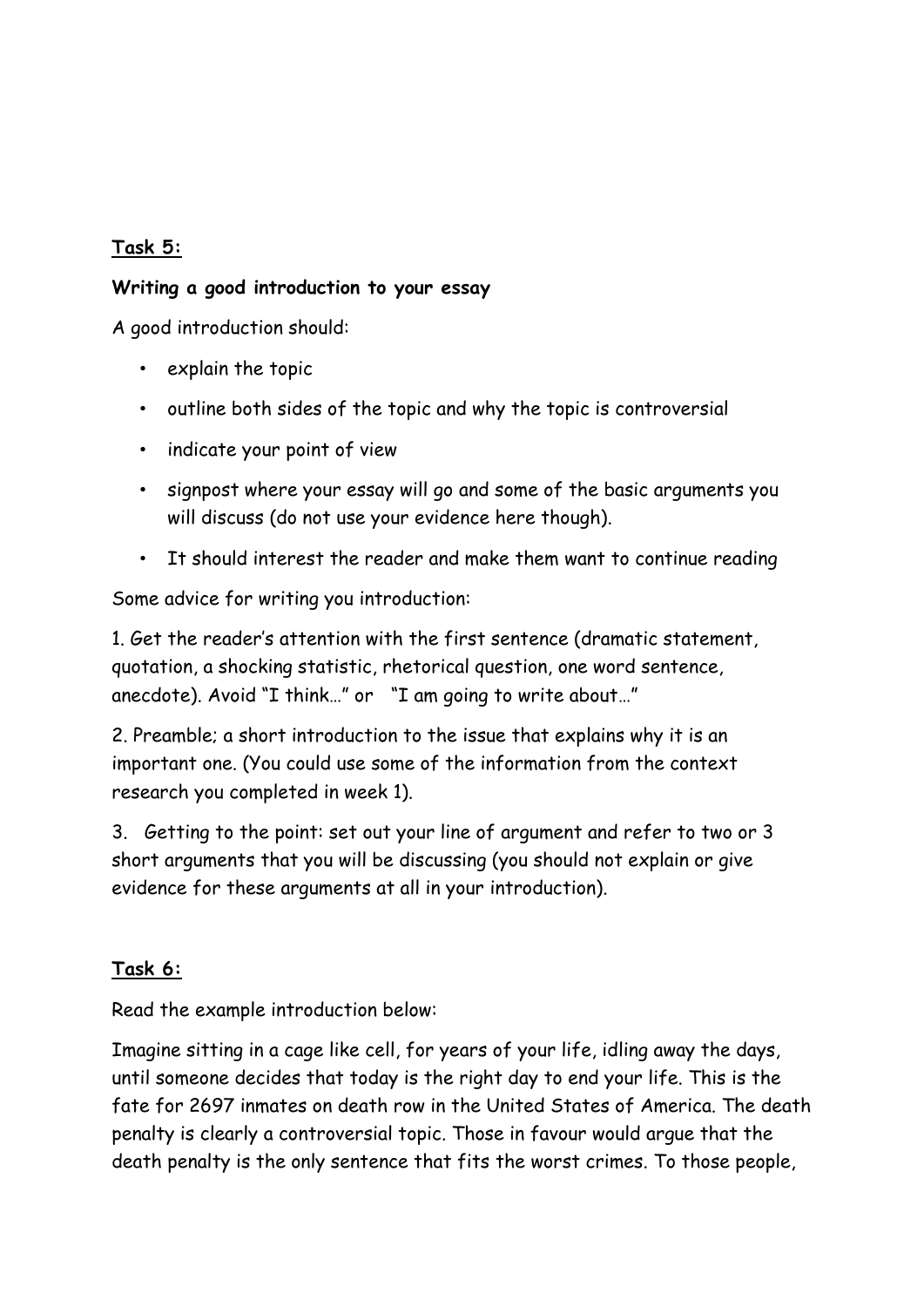the death penalty is true justice. However, others would argue that the death penalty reflects the very worst side of society and is cruel and offers no second chances. In this essay, I will outline why I personally believe that the death penalty is wrong. I will outline the arguments for and against and ultimately conclude that the death penalty is wrong.

## **Task 7:**

Now use the 3 steps outlined above to write the introduction to your essay.

## **Task 8:**

Now you have planned out the paragraphs for your essay and detail and have written the introduction, it is now time to get on with writing the rest of your essay in full.

Remember, like all essays in English, your writing should:

- Use PEEL paragraph structure
- Accurate use of spelling, grammar and punctuation.
- Have a clear introduction and conclusion
- Acknowledge sources appropriately by using quotation marks and including a list of sources at the end of your essay.
- If you have a school iPad, you should type this up.